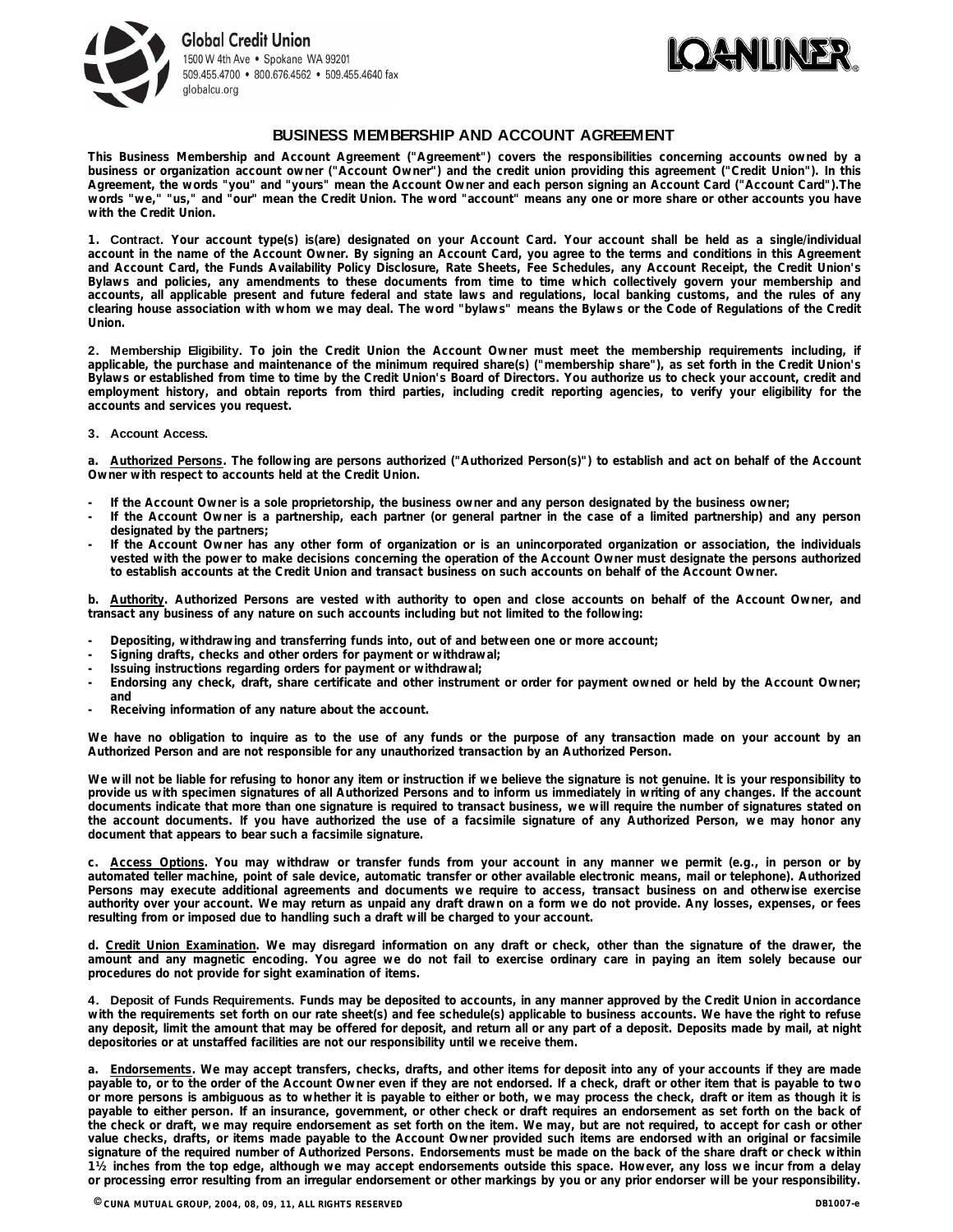b. Collection of Items. We act only as your agent and we are not responsible for handling items for deposit or collection beyond the exercise of ordinary care. Deposits made by mail or at unstaffed facilities are not our responsibility until we receive them. We are not liable for the negligence of any correspondent or for loss in transit, and each correspondent will only be liable for its own negligence. We may send any item for collection. Items drawn on an institution located outside the United States are handled on a collection basis only. You waive any notice of nonpayment, dishonor, or protest regarding items we purchase or receive for credit or collection to your account. We reserve the right to pursue collection of previously dishonored items at any time, including giving a payor **financial institution extra time beyond any midnight deadline limits.**

c. Restrictive Legends. Some checks and drafts contain restrictive legends or similar limitations on the front of the item. Examples of restrictive legends include "two signatures required," "void after 60 days," and "not valid over \$500.00." We are not liable for payment of any check or draft contrary to a restrictive legend or other limitation contained in or on the item unless we have **specifically agreed in writing to the restriction or limitation.**

d. Final Payment. All items credited to your account are provisional until we receive final payment. If final payment is not received, we may charge your account for the amount of such items and impose a return item charge on your account. Any collection fees we **incur may be charged to your account. We reserve the right to refuse or return any item or funds transfer.** 

e. <u>Direct Deposits</u>. We may offer preauthorized deposits (e.g., payroll checks, Social Security or retirement checks, or other government checks) or preauthorized transfers from other accounts. You must authorize direct deposits and preauthorized transfers by filling out a separate document. You must notify us at least thirty (30) days in advance to cancel or change a direct deposit or transfer option. Upon a bankruptcy filing, unless you cancel an authorization we will continue making direct deposits in accordance with your authorization on file with us. If we are required to reimburse the government agency for any benefit payment directly deposited into your account, we may deduct the amount returned from any of your accounts, unless prohibited by law. If your account is overdrawn, you authorize us to deduct the amount your account is overdrawn from any deposit, including deposits of **government payments or benefits.** 

f. Crediting of Deposits. Deposits made after the deposit cutoff time and deposits made on either holidays or days that are not our **business days will be credited to your account on the next business day.** 

### **5. Electronic Funds Transfers.**

a. Uniform Commercial Code Article 4A and Other Agreements. Except as amended by this Agreement, electronic funds transfers we permit that are subject to Article 4A of Uniform Commercial Code will be subject to such provisions of the Uniform Commercial Code as enacted by the state where the main office of the Credit Union is located. You may be provided with a separate document providing details about certain types of electronic funds transfer transactions available on your account. Any provisions in such documents purporting to limit your liability for unauthorized transactions, imposing liability on us for failing to stop a preauthorized **electronic funds payment and imposing duties on us in the case of billing errors are not applicable to your account.** 

b. Fedwire Transactions. We may execute certain requests for electronic funds transfers by Fedwire. Fedwire transactions are **subject to Federal Reserve Board Regulation J.** 

c. Authorization for Transfers/Debiting of Accounts. Any Authorized Person is authorized to make or order electronic funds transfers to or from your account. We will debit your account for the amount of an electronic funds transfer and will charge your account for any fees related to the transfer. If a signature is required to authorize a funds transfer, the required number of signatures **of Authorized Persons must be present before we will execute the transfer.** 

d. Right to Refuse to Make Transfer/Limitation of Liability. Unless we agree otherwise in writing, we reserve the right to refuse to execute any order to transfer funds to or from your account. We are not obligated to execute any order to transfer funds out of your account if the amount of the requested transfer plus applicable fees exceeds the available funds in your account. We are not liable for errors, delays, interruptions or transmission failures caused by third parties or circumstances beyond our control including **mechanical, electronic or equipment failure.** 

e. No Notice Required. We will not provide you with next day notice of ACH, wire transfers and other electronic payments credited to your account. You will receive notice of such credits on your account statements. You may contact us to determine whether a **payment has been received.** 

f. Interest Payments. If we are required by law to pay interest to you, you agree that the rate of interest shall be the lowest **available nominal dividend or interest rate paid on accounts during the time interest payments are required.** 

g. Provisional Credit for ACH Transactions. We may provisionally credit your account for an ACH transfer before we receive final settlement. If we do not receive final settlement, we may reverse the provisional credit or require you to refund us the amount **provisionally credited to your account.** 

h. Payment Order Processing and Cut-off Times. Payment orders we accept will be executed within a reasonable time of receipt. Unless we have agreed otherwise in writing, a payment order may not necessarily be executed on the date it is received or on a particular date you specify. Cut-off times may apply to the receipt, execution and processing of funds transfers, payment orders, cancellations, and amendments. Funds transfers, payment orders, cancellations, and amendments received after a cut-off time may be treated as having been received on the next following funds transfer business day. Information about any cut-off times is available upon request. From time to time, we may need to temporarily suspend processing of a transaction for greater scrutiny of verification **in accordance with applicable law. This action may affect settlement or availability of the transaction.**

i. Identifying Information. When you initiate a wire transfer, you may identify the recipient and any financial institution by name and by account or identifying number. The Credit Union and any other financial institutions facilitating the transfer may rely strictly on the **account or other identifying number even if the number identifies a different person or financial institution.** 

Amendments and Cancellations of Payment Orders. Any Authorized Person may amend or cancel a payment order regardless of whether that person initiated the order. We may refuse requests to amend or cancel a payment order that we believe will expose the Credit Union to liability or loss. Any request to amend or cancel a payment order that we accept will be processed within a reasonable time after it is received. You agree to hold us harmless from and indemnify us for all losses and expenses resulting from **any actual or attempted amendment or cancellation of a payment order.**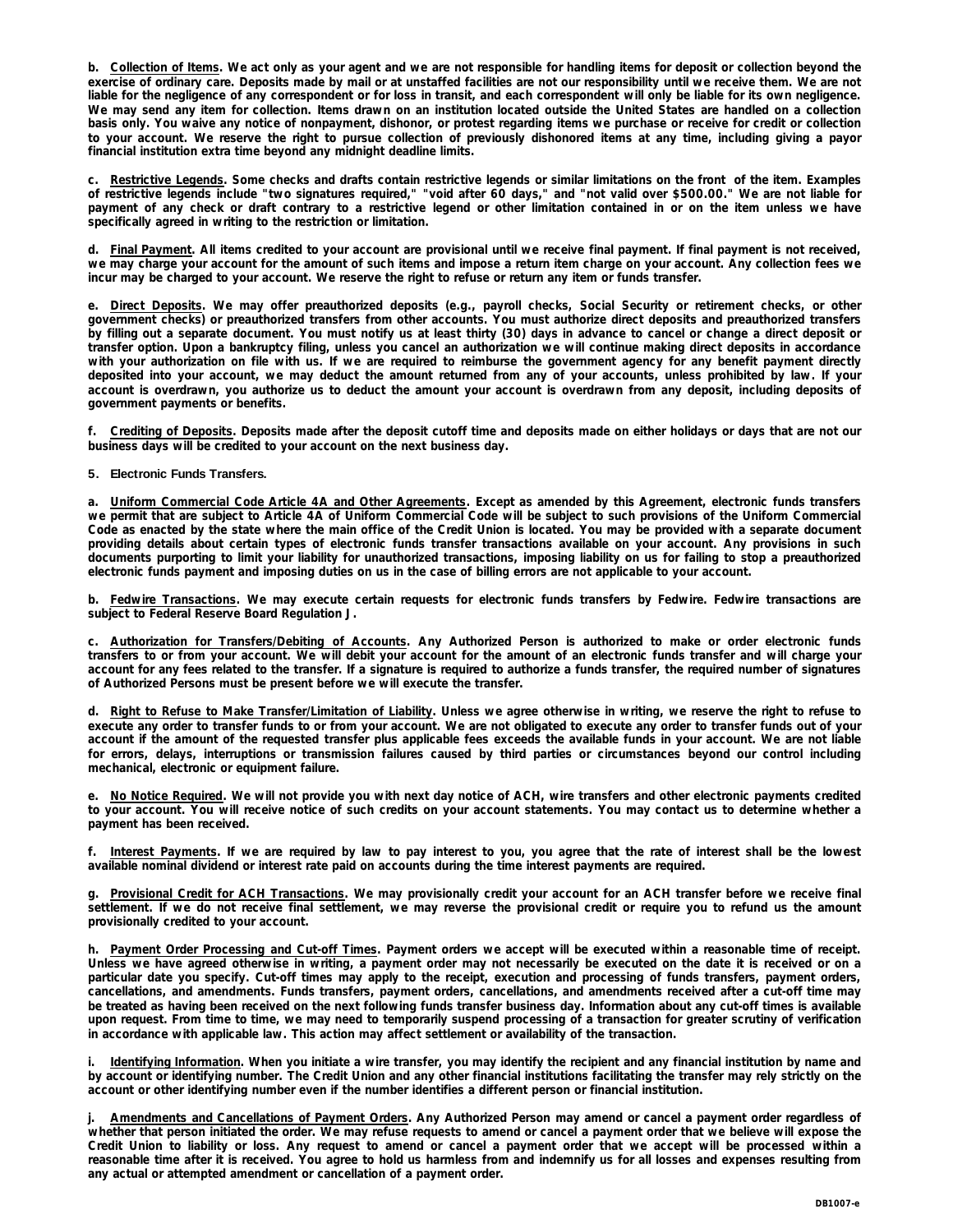k. Security Procedures. We may require you to follow a security procedure to execute a payment order or certain electronic funds transfer transactions. We will notify you of any such security procedures. Unless we permit you to establish a different security procedure, you agree that the security procedures contained in the Credit Union's policies are commercially reasonable verification of payment orders and other electronic funds transfers. If we permit you to establish a different security procedure, you agree that **procedure is a commercially reasonable method of verifying electronic funds transfers.** 

6. Account Rates and Fees. We pay account earnings and assess fees against your account as set forth in our business account rate sheet(s) and fee schedule(s). We may change our rate sheet(s) and fee schedule(s) at any time and will notify you as required by **law.** 

#### **7. Transaction Limitations.**

a. Withdrawal Restrictions. We reserve the right to restrict withdrawals or transfers from your account and shall not be liable for any restrictive action we take regarding i) withdrawals or transfers; or ii) payments or non-payments of a share draft, except for **those damages which may arise solely as a result of the Credit Union's negligence.** 

We permit withdrawals only if your account has sufficient available funds to cover the full amount of the withdrawal or you have an established overdraft protection plan. Drafts or other transfers or payment orders which are drawn against insufficient funds may be subject to a service charge as set forth in our business account rate sheet(s) and fee schedule(s). If there are sufficient funds to **cover some, but not all, of your withdrawal, we may allow those withdrawals for which there are sufficient funds.** 

We may limit or refuse a withdrawal in some situations, and will advise you accordingly; for example: (1) a dispute between Account Owners (unless a court has ordered the Credit Union to allow the withdrawal); (2) a legal garnishment or attachment is served; (3) the account secures any obligation to us; (4) required documentation has not been presented; (5) you fail to repay a Credit Union loan on time; (6) if (non-corporate account) a depositor is deceased or (corporate account) the corporation is in bankruptcy proceedings or has been dissolved and the required disposition of the account has not been made; (7) someone with authority to do so requests us not to permit the withdrawal; or (8) there are other circumstances which do not permit us to make the withdrawal. We also reserve the right to refuse any withdrawal which is attempted by any method not specifically permitted by us. We may require you to give written notice of seven (7) days to sixty (60) days before any intended withdrawals. Although we are required by law to reserve the right to require seven (7) days advance notice prior to permitting withdrawals, we do not presently exercise this **right.** 

b. Transfer Limitations. For accounts in which transfer limitations apply, during any month you may not make more than six (6) withdrawals or transfers to another credit union account of yours or to a third party by means of a preauthorized or automatic transfer, by telephone order or instruction, or by check, draft, debit card, if applicable, or similar order. A preauthorized transfer includes any arrangement with us to pay a third party from your account upon oral or written orders including orders received through the automated clearinghouse ("ACH"). When a transfer exceeds these limitations we may refuse or reverse it, we may assess fees against your account, and we may suspend or close your account and transfer the balance to an account without such transfer limitations. There is no limit on the number of transfers you may make to a Credit Union loan account. There is no limit on the number of withdrawals you may make if the withdrawal is made in person, by mail, messenger or at an ATM. There is also, no limit on the number of telephone requests for withdrawals in the form of a check, which is then mailed directly to you, although we **may impose a fee for such services.** 

8. Certificate Accounts. Any time deposit, term share, share certificate, or certificate of deposit account allowed by state law ("Certificate Account"), whichever we offer, is subject to the terms of this Agreement, our business account rate sheet(s) and fee schedule(s), the Account Deposit Receipt(s), if provided, and any other documents we provide for the account, the terms of which are incorporated herein by reference. For accounts held at state chartered credit unions located in Wisconsin: Credit union liability for dividends declared by the board of directors on Certificate accounts and passbook savings accounts shall terminate without penalty to the Credit Union upon the Credit Union entering an involuntary dissolution procedure, or if the Director of Credit Unions shall take possession of the Credit Union under S.186.235 of the Wisconsin Statutes. Upon dissolution, the Director shall determine the **priority of payout of the various classifications of savings. Wis. Admin Code DF-1-CU 60.06.**

#### **9. Overdrafts and Dishonored Items.**

a. Overdrafts. If on any day the available funds in your account are not sufficient to pay checks, drafts, fees, returned items and other items posted to your account, those amounts will be subject to our overdraft procedures or an overdraft protection plan you have established for your account. We are not required to pay any item that will exceed the available balance for your account or that will cause the approved credit limit on an overdraft protection plan to be exceeded. The available balance for your account is determined according to our funds availability policy. Whether the balance in your account is sufficient to pay an item may be determined at any time between presentation of the item and our midnight deadline with only one review of the account required. Items drawn on your account may be paid in any order we choose. We may return any item and are not required to notify you if your account or overdraft credit limit does not contain sufficient funds to pay the item. However, we may, at our discretion pay items that overdraw your account. By paying an item drawn on insufficient funds we do not agree to pay such items in the future. We may charge fees to your account, as set forth in our business account rate sheet(s) and fee schedule(s), for items drawn on insufficient funds regardless of whether we pay the item or return it. If we pay an item, impose a fee or post an item that overdraws your **account, you must repay the amount according to requirements of our overdraft policy.** 

b. Dishonored Items. We may redeposit items taken for deposit, cash or other value, or we may return the item to you and charge your account. If your account does not contain sufficient funds to reimburse us for the amount of the item, you must repay us for the amount we are unable to collect from your account. If we choose to redeposit an item, we are not required to notify you that the item was returned unpaid. We may charge your account and/or seek recovery directly from you for any item that is returned due to **your breach of warranty under the Uniform Commercial Code as adopted in the state where our main office is located.** 

10. Checks Presented for Payment in Person. We may refuse to accept any draft drawn on your account that is presented for payment in person. Such refusal shall not constitute a wrongful dishonor of the draft and we shall have no liability for refusing payment. If we agree to cash a check that is presented for payment in person, we may require the presenter to pay a fee. Any **applicable check cashing fees are stated in the fee schedule(s) applicable to business accounts.** 

11. Postdated and Staledated Drafts. You agree not to draw or issue any draft that is postdated. If you do draw or issue a draft that is payable on a future date, we shall have no liability if we pay the draft before its payment date. You agree not to deposit drafts,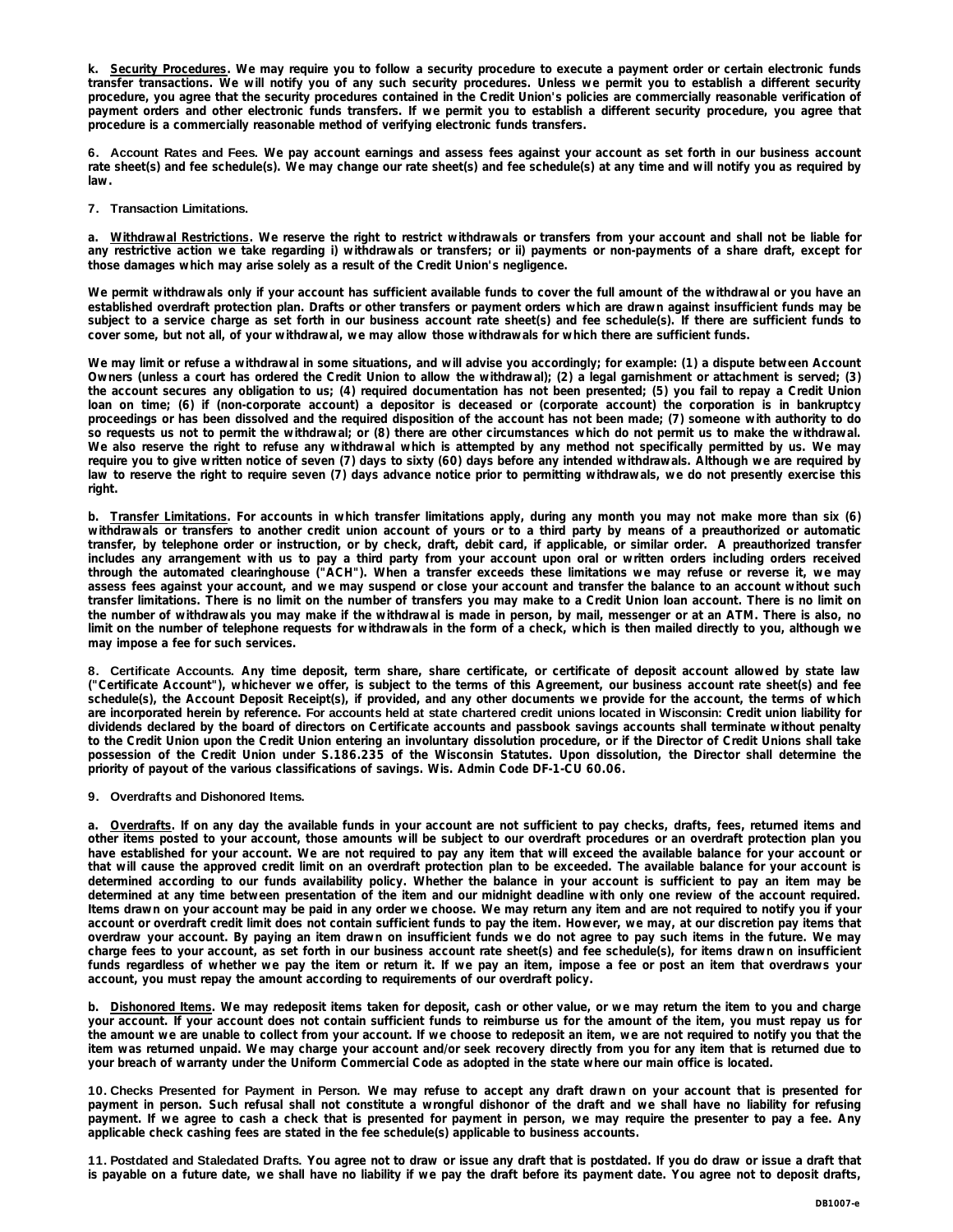checks, or other items before they are properly payable. We are under no obligation to pay a draft/check drawn on your account that is presented more than six (6) months after the date it was written. If, however, the draft/check is paid against your account, the **Credit Union shall have no liability for such payment.**

12. Foreign Currency. All drafts drawn on your account shall be payable in currency of the United States of America. You agree not to draw a draft payable in any foreign currency. If you give us an order to pay the draft in foreign currency, we shall have the right to return the draft unpaid. If, however, we should pay the draft we shall not be responsible for the currency conversion and any fees assessed for collection, and you shall be bound by our determination of the currency conversion rate and the data and manner in **which we make the conversion.** 

### **13. Stop Payment Orders.**

Stop Payment Order Request. Any Authorized Person may request a stop payment order on any draft drawn on your account. To be binding an order must be dated, signed, and describe the account and draft number and the exact amount. In the states of Florida and Texas we have the right to refuse to accept oral stop payment orders and may require that all stop payment orders be made in writing. The stop payment will be effective if the Credit Union receives the order within a reasonable time for the Credit Union to act upon the order and you state the number of the account, number of the draft, and its exact amount. You understand that the exact information is necessary for the Credit Union's computer to identify the draft. If you give us incorrect or incomplete information, we will not be responsible for failing to stop payment on the draft. If the stop payment order is not received in time for us to act upon the order, we will not be liable to you or to any other party for payment of the draft. If we recredit your account after paying a draft over a valid and timely stop payment order, you agree to sign a statement describing the dispute with the payee, to transfer to us all **of your rights against the payee or other holders of the draft and to assist us in any legal action.** 

b. Duration of Order. You may make an oral stop payment order which will lapse within fourteen (14) calendar days unless confirmed in writing within that time. A written stop payment order is effective for six (6) months and may be renewed in writing **from time to time. We do not have to notify you when a stop payment order expires.** 

c. Liability. Fees for stop payment orders are set forth on our fee schedule(s). You may not stop payment on any certified check, cashier's check, teller's check, or any other check, draft, or payment guaranteed by us. Although payment of an item may be stopped, you may remain liable to any item holder, including us. You have the burden of establishing the fact and amount of loss resulting from the payment of an item contrary to a binding stop payment order. You agree to indemnify and hold the Credit Union harmless from all costs, including attorney's fees, damages or claims related to our refusing payment of an item, including claims of **any Account Owner, payee, or indorsee in failing to stop payment of an item as a result of incorrect information provided by you.** 

14. Credit Union Liability. If we do not properly complete a transaction according to this Agreement, we will be liable for your losses or damages not to exceed the amount of the transaction, except as otherwise provided by law or elsewhere in this Agreement. We will not be liable if: (1) your account contains insufficient funds for the transaction; (2) circumstances beyond our control prevent the transaction; (3) your loss is caused by your or another financial institution's negligence; or (4) your account funds are subject to legal process or other claim. We are not liable if drafts or other items were forged or altered so that the forgery or alteration could not be reasonably detected. We will not be liable for consequential damages, except liability for wrongful dishonor. We are not responsible even though a draft is paid by us if we acted in a commercially reasonable manner and exercised ordinary care. We exercise ordinary care if our actions or nonactions are consistent with applicable state law, federal reserve regulations and operating letters, clearinghouse rules, and general banking practices followed in the area we serve. You grant us the right, in making payments of deposited funds, to rely exclusively on the form of the account and the terms of this Agreement. Any conflict between what you or **our employees may say or write will be resolved by reference to this Agreement.** 

15. Unauthorized Use of Check Writing and Facsimile Signature Equipment. You are responsible for maintaining the security of all facsimile signatures, check writing equipment, and supplies. You must promptly notify us in writing of any checks that have been lost or stolen or the unauthorized use of facsimile signature equipment and the circumstances surrounding the loss, theft or **unauthorized use. We are not liable for any unauthorized use of such facsimile signature.** 

16. Pledge of Shares/Statutory Lien. Unless prohibited by law, you pledge and grant as security for all obligations you may have now or in the future, except obligations secured by your principal residence, all shares and dividends and, all deposits and interest, if any, in all accounts you have with us now and in the future. If you pledge a specific dollar amount in your account for a loan, we will freeze the funds in your account(s) to the extent of the outstanding balance of the loan or, if greater, the amount of the pledge if the loan is a revolving loan. Otherwise, funds in your pledged account(s) may be withdrawn unless you are in default. Federal or state law, depending on whether we have a federal or state charter, gives us a lien on all shares and dividends and all deposits and interest, if any, in accounts you have with us now and in the future. Except as limited by state or federal law, the statutory lien gives us the right to apply the balance of all your accounts to any obligation on which you are in default. After you are in default, we may exercise our statutory lien rights without further notice to you. Your pledge and our statutory lien rights will allow us to apply the funds in your account to what you owe when you are in default, except as limited by state or federal law. If we do not apply the funds in your account(s) to satisfy your obligation, we may place an administrative freeze on your account(s) in order to protect our statutory lien rights and may apply the funds in your account(s) to the amount you owe us at a later time. The statutory lien and your pledge does not apply to any Individual Retirement Account or any other account that would lose special tax treatment under state or federal law if given as security. By not enforcing our right to apply funds in your account to your obligations that are in **default, we do not waive our right to enforce these rights at a later time.** 

**17. Transfer of Account. All accounts are nonassignable and nontransferable to third parties except by us.**

18. Legal Process. If any legal action is brought against your account, we may pay out funds according to the terms of the action or refuse any payout until the dispute is resolved. Any expenses or attorney's fees we incur responding to legal process may be charged against your account without notice, unless prohibited by law. Any legal process against your account is subject to our lien **and security interest.** 

**19. Account Information.** Upon request, we will give you the name and address of each agency from which we obtain a credit report regarding your account. We agree not to disclose account information to third parties except when: (1) it is necessary to complete a transaction; (2) the third party seeks to verify the existence or condition of your account in accordance with applicable law; (3) such disclosure is made to comply with the law or an order issued by a court or government agency; or (4) you give us written permission. We may provide information to credit bureaus about an insolvency, delinquency, late payment or default on your account **to include in your credit report.**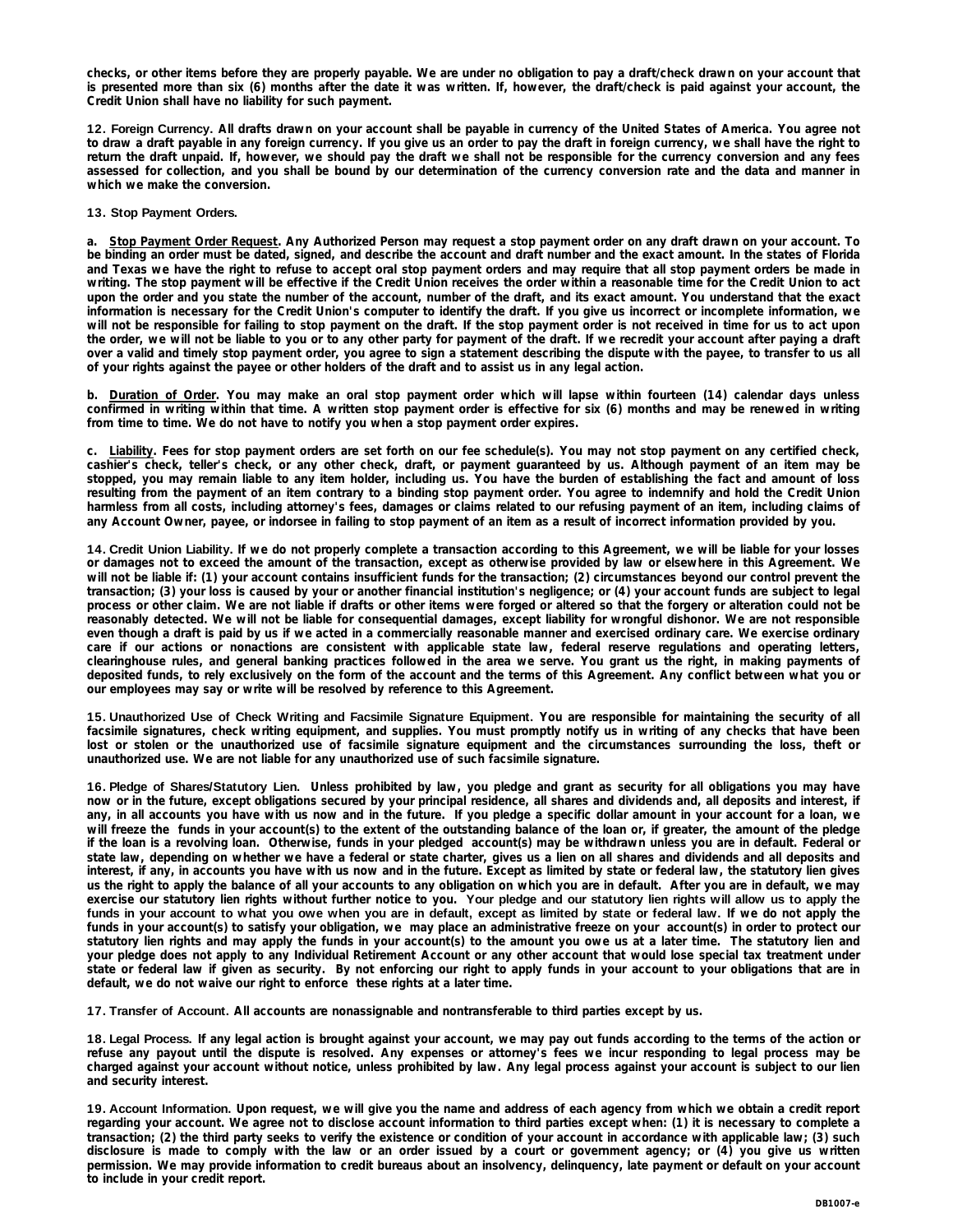### **20. Notices.**

a. Name or Address Changes. You are responsible for promptly notifying us of any address or name change. The Credit Union is only required to attempt to communicate with you at the most recent address you have provided to us. Any change of address notification received from the U.S. Postal Service will be treated as if you notified us. We may, if we choose, accept oral notices of a change in address and may require any other notice from you to us be provided in writing. If we attempt to locate you, we may **impose a service fee as set forth on our business account fee schedule(s).** 

b. Notice of Amendments. Except as prohibited by applicable law, we may at any time change the terms of this Agreement. We will **notify you of any changes in terms, rates, or fees as required by law.** 

c. Effect of Notice. Any written notice you give us is effective when we receive it. Any written notice we give to you is effective when it is deposited in the U.S. Mail, postage prepaid and addressed to you at your statement mailing address and will be effective **whether or not received by you.** 

d. Electronic Notices. If you have agreed to receive notices electronically we may send you notices electronically and discontinue **mailing paper notices to you until you notify us that you wish to reinstate receiving paper notices.**

21. Taxpayer Identification Numbers and Backup Withholding. You agree that we may withhold taxes from any dividends or interest earned on your account as required by federal, state or local law or regulations. Your failure to furnish a correct Taxpayer Identification Number ("TIN") or meet other requirements may result in backup withholding. If your account is subject to backup withholding, we must withhold and pay to the Internal Revenue Service ("IRS") a percentage of dividends, interest, and certain other payments. If you fail to provide your TIN within a reasonable time we will close your account and return the balance to you, less any **applicable service fees.** 

#### **22. Statements.**

a. Contents. If we provide a periodic statement for your account, you will receive a periodic statement of transactions and activity on your account during the statement period as required by applicable law. For share draft or checking accounts, you understand and agree that your original draft, when paid, becomes property of the Credit Union and may not be returned to you, but copies may be retained by us or payable through financial institutions and made available upon your request. For accounts held in state chartered credit unions in the state of Massachusetts you may request that drafts or checks clearing against your account be returned to you. You understand and agree that statements are made available to you on the date they are mailed to you. You also understand and agree that drafts or copies thereof are made available to you on the date the statement is mailed to you, even if the drafts do not **accompany the statement.** 

b. Examination. You are responsible for promptly examining each statement upon receiving it and reporting any irregularities to us. If you fail to report any irregularities such as forged, altered, unauthorized, unsigned, or otherwise fraudulent items drawn on your account, erroneous payments or transactions, or other discrepancies reflected on your statement within a reasonable time of receiving your statement, we will not be responsible for your loss. In addition, we will not be responsible for any such items, payments, transactions, or other discrepancies reflected on your statement if you fail to notify us within thirty-three (33) days of the mailing date of the statement. We also will not be liable for any items that are forged or altered in a manner not detectable by a **reasonable person, including the unauthorized use of a facsimile signature machine.** 

c. Notice to the Credit Union. You agree that the Credit Union's retention of drafts does not alter or waive your responsibility to examine your statements or the time limit for notifying us of any errors. The statement will be considered correct for all purposes and we will not be liable for any payment made or charge to your account unless you notify us in writing within the above time limit for notifying us of any errors. The notice must specifically describe the transaction, include photocopies or other images of the **relevant items, if returned to you, and:** 

- **- Your account number**
- **- The dollar amount**
- **- Our transaction reference, if any.**

If timely notice is given, we reserve the right to make a final reasonable determination regarding whether and in what amount any adjustment shall be made. If you fail to receive a periodic statement, you agree to notify us within fourteen (14) days of the time you **regularly receive a statement.** 

d. Address. If we mail you a statement, we will send it to the last known address shown on our records. If you have requested that **we send your statement electronically, we will send it to the last e-mail address shown on our records.**

23. Inactive Accounts. For accounts held at credit unions located in states other than California and Ohio: If your account falls below any applicable minimum balance and you have not made any transactions over a period specified in our rate sheet(s) and fee schedule(s) during which we have been unable to contact you by regular mail, we may classify your account as inactive or dormant. Unless prohibited by applicable law, we may charge a service fee as set forth on our rate sheet(s) and fee schedule(s) for processing your inactive account. If we impose a fee, we will notify you, as required by law, at your last known address. You authorize us to transfer funds from another account of yours to cover any service fees, if applicable. To the extent allowed by law, we reserve the right to transfer all funds in an inactive or dormant account to an account payable and to suspend any further account statements. If a deposit or withdrawal has not been made on the account and we have had no other sufficient contact with you within the period specified by state law, the account will be presumed to be abandoned. Funds in abandoned accounts will be reported and remitted in accordance with state law. Once funds have been turned over to the state, we have no further liability to you for such funds and if you choose to reclaim such funds, you must apply to the appropriate state agency. For accounts held at credit unions located in California: If, for a period of three (3) years, you have not: (1) increased or decreased the amount in your account; (2) corresponded with us in writing concerning your account; or (3) otherwise indicated an interest in the account as evidenced by a memorandum in our files, the funds will be turned over to the state. We will notify you as required by state law before paying the funds in your account to the state. To the extent allowed by law, we reserve the right to transfer the account funds to an account payable and to suspend any further account statements. Once funds have been turned over to the state, we have no further liability to you for such funds and if you choose to reclaim such funds, you must apply to the appropriate state agency. For accounts held at credit unions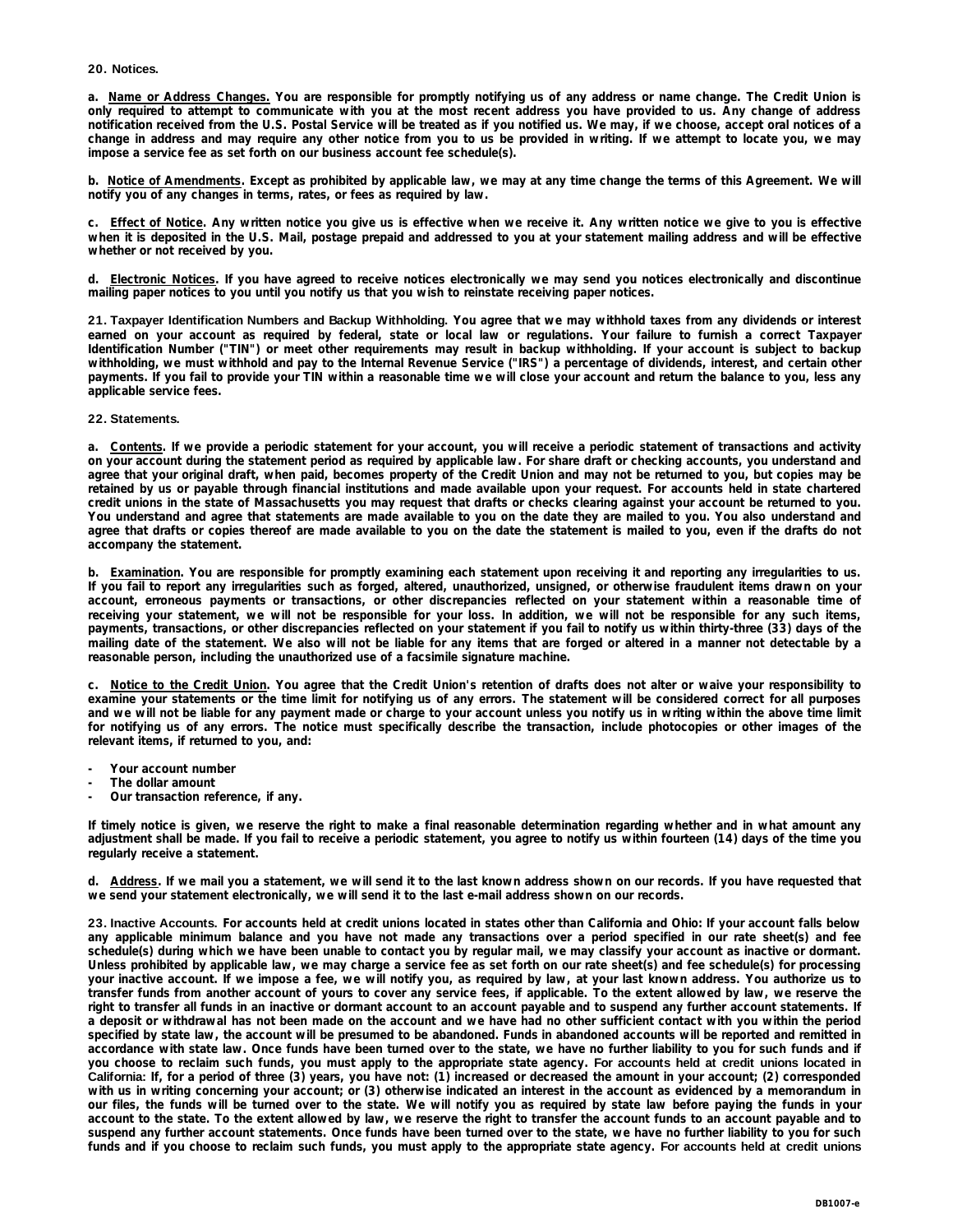located in Ohio: Funds in your account will become "unclaimed funds" under ORC Ch 169 if, over a five (5) year period you do not: (1) increase, decrease or adjust the amount of funds in your account; (2)assign or encumber your account; (3) receive payment of your account; (4) correspond with us about your account; (5) otherwise indicate an interest in your account; or (6) transact business with the Credit Union. For accounts held at state chartered credit unions located in Tennessee: If you do not make a deposit or withdrawal for at least one (1) year and your account balance is less than \$25.00, we may transfer the account balance to the **Credit Union's regular reserve account. We will notify you at least thirty (30) days before taking such action.**

24. Termination of Account. We may terminate your account at any time without prior notice to you or may require you to close **your account and apply for a new account. We are not responsible for payment of any draft, transfer or item after your account is** terminated; however, if we pay a draft, transfer or other item after termination, you agree to reimburse us for the amount of our **payment as well as any applicable fees.** 

You may terminate this Agreement by closing all your accounts. If your account is a dividend or interest-bearing account, any deposit or part of a deposit that we have returned or attempted to return to you upon termination of your account will no longer bear dividends or interest, as applicable. When the account is closed, you will receive the balance left in the account after we have made all appropriate deductions and charges. The termination of this Agreement and the account does not release you from the obligation **for payment of accrued fees or liability for any drafts in process.** 

25. Termination of Membership. You may terminate your membership by giving us written notice or by withdrawing your minimum required membership share, if any, and closing all your accounts. You may be denied services for causing a loss to the Credit Union **or you may be expelled for any reason as allowed by applicable law.** 

26. Death of Account Owner. If the account is in the name of an individual person or a business that is organized as a sole proprietorship, we may continue to honor all transfer orders, withdrawals, deposits and other transactions on an account until we are notified of the Account Owner's death. Once we are notified of an Account Owner's death, we may pay drafts or honor other payments or transfer orders authorized by the Account Owner for a period of ten (10) days after that date unless we receive instructions from any person claiming an interest in the account to stop payment on the drafts or other items. We may require anyone claiming a deceased Account Owner's account funds to indemnify us for any losses resulting from our honoring that claim. This Agreement will be binding upon any heirs or legal representatives of any Account Owner that is an individual or organized as a **sole proprietorship.** 

27. Waiver of Rights. We reserve the right to waive the enforcement of any provision of this Agreement with respect to any transaction or series of transactions. A waiver of our rights at anytime shall not be deemed to be a waiver of any other rights or a **waiver of the same rights at a future time.** 

28. Severability. If a court holds any portion of this Agreement to be invalid or unenforceable, the remainder of this Agreement shall not be invalid or unenforceable and will continue in full force and effect. All headings are intended for reference only and are not to **be construed as part of this Agreement.** 

29. Enforcement. You are liable to us for any loss, cost or expense we incur resulting from your failure to follow this Agreement. You authorize us to deduct any such loss, costs or expenses from your account without prior notice to you. If we bring a legal action to collect any amount due under or to enforce this Agreement, we shall be entitled, subject to applicable law, to payment of reasonable attorney's fees and costs, including fees on any appeal, bankruptcy proceedings, and any post-judgment collection **actions.** 

30. Governing Law. This Agreement is governed by the Credit Union's Bylaws, federal laws and regulations, the laws, including applicable principles of contract law, and regulations of the state in which the Credit Union's main office is located, and local **clearinghouse rules, as amended from time to time.** 

31. Waiver of Trial by Jury and Agreement as to Location of Legal Proceedings. As permitted by applicable law, you agree that any legal action regarding this Agreement shall be brought in the county of the Credit Union office where you opened your account. You **and we agree to waive any right to trial by jury in any legal proceeding or lawsuit involving the account.** 

32. Negative Information Notice. We may report information about your loan and deposit accounts to credit bureaus. Late payments, **missed payments, or other defaults on your accounts may be reflected in your credit report.** 

33. Unlawful Internet Gambling and Other Illegal Activities. You agree that you are not engaged in unlawful internet gambling or any other illegal activity. You agree that you will not use any of your accounts, access devices or services for unlawful internet gambling or other illegal activities. We may terminate your account relationship if you engage in unlawful internet gambling or other illegal **activities.**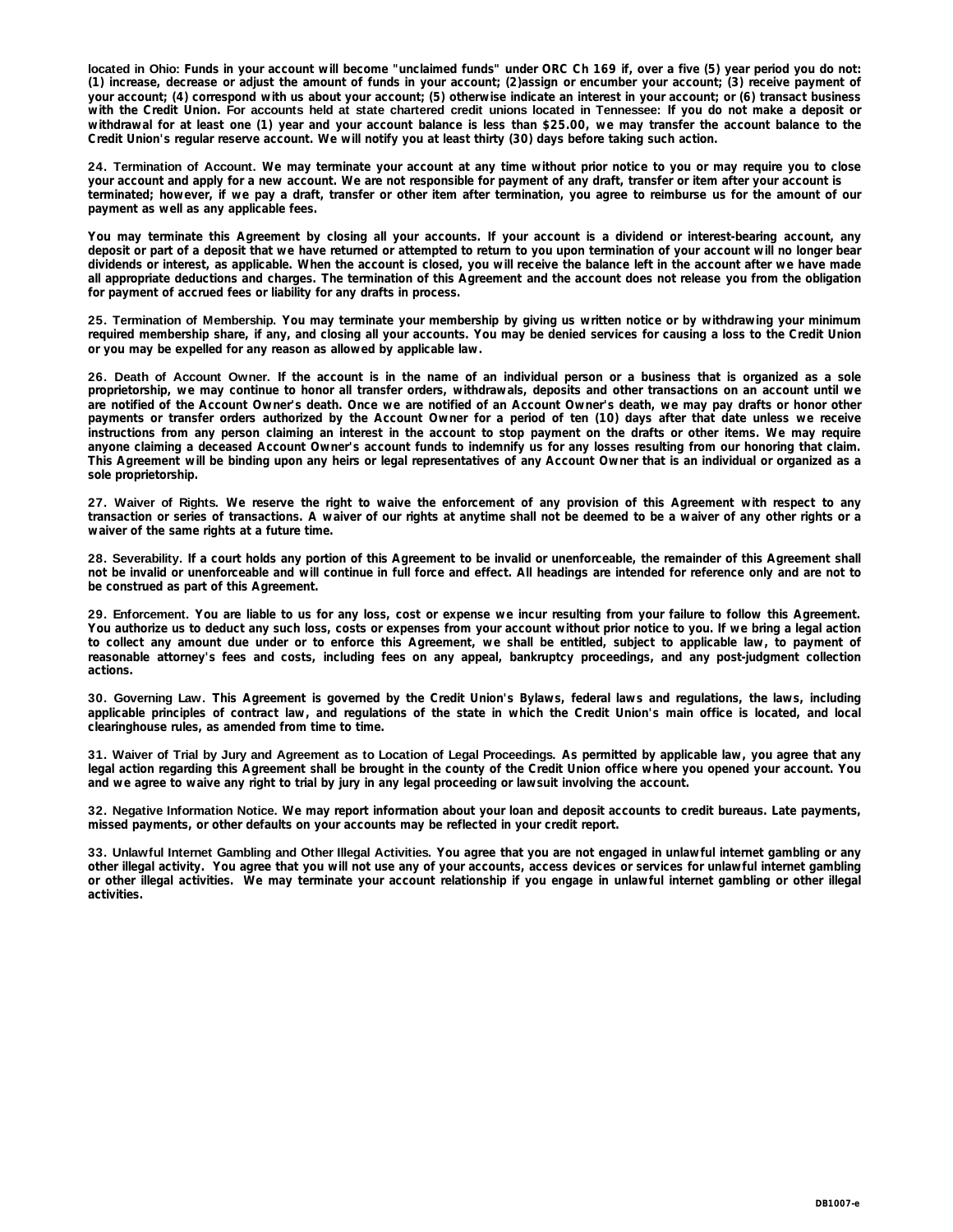

## **FUNDS AVAILABILITY POLICY DISCLOSURE**

This Disclosure describes your ability to withdraw funds at Global Credit Union. It only applies to the availability of funds in transaction accounts. The Credit Union reserves the right to delay the availability of funds deposited to accounts that are not transaction accounts for periods longer than those disclosed in this policy. Please ask us if you have a question about which accounts are affected by this policy.

**1. GENERAL POLICY —** Our policy is to make funds from your cash and check deposits available to you on the next business day after we receive your deposit. Electronic direct deposits will be available on the day we receive the deposit. Once they are available, you can withdraw the funds in cash and we will use the funds to pay checks that you have written. For determining the availability of your deposits, every day is a business day, except Saturdays, Sundays, and federal holidays. If you make a deposit before close of business on a business day that we are open, we will consider that day to be the day of your deposit. However, if you make a deposit after the close of business or on a business day we are not open, we will consider that the deposit was made on the next business day we are open.

**2. RESERVATION OF RIGHT TO HOLD —** In some cases, we will not make all of the funds that you deposit by check available to you on the next business day that we receive your deposit. Funds may not be available until the second business day after the day of your deposit. However, the first \$200.00 of your deposit will be available on the first business day after the day of your deposit. If we are not going to make all of the funds from your deposit available on the next business day, we will notify you at the time you make your deposit. We will also tell you when the funds will be available. If your deposit is not made directly to one of our employees or if we decide to take this action after you have left the premises, we will mail you the notice by the next business day after we receive your deposit. If you will need the funds from a deposit right away, you should ask us when the funds will be available.

**3. HOLDS ON OTHER FUNDS —** If we cash a check for you that is drawn on another financial institution, we may withhold the availability of a corresponding amount of funds that are already in your account. Those funds will be available at the time funds from the check we cashed would have been available if you had deposited it. If we accept for deposit a check that is drawn on another financial institution, we may make funds from the deposit available for withdrawal immediately but delay your availability to withdraw a corresponding amount of funds that you have on deposit in another account with us. The funds in the other account would then not be available for withdrawal until the time periods that are described elsewhere in this Disclosure for the type of check that you deposited.

**4. LONGER DELAYS MAY APPLY —** We may delay your ability to withdraw funds deposited by check into your account an additional number of days for these reasons:

- We believe a check you deposit will not be paid.
- You deposit checks totaling more than \$5,000.00 on any one (1) day.
- You redeposit a check that has been returned unpaid.
- You have overdrawn your account repeatedly in the last six (6) months.
- There is an emergency, such as failure of communications or computer equipment.

We will notify you if we delay your ability to withdraw funds for any of these reasons and we will tell you when the funds will be available. They will generally be available no later than the seventh business day after the day of your deposit.

**5. SPECIAL RULES FOR NEW ACCOUNTS —** If you are a new member, the following special rules will apply during the first 30 days your account is open.

Funds from electronic direct deposits to your account will be available on the day we receive the deposit. Funds from deposits of cash, wire transfers, and the first \$5,000.00 of a day's total deposits of cashier's, certified, teller's, traveler's, and federal, state, and local government checks will be available on the next business day after the day of your deposit if the deposit meets certain conditions. For example, the checks must be payable to you. The excess over \$5,000.00 will be available on the ninth business day after the day of your deposit. If your deposit of these checks (other than a U.S. Treasury check) is not made in person to one of our employees, the first \$5,000.00 will not be available until the second business day after the day of your deposit. Funds from all other check deposits will be available on the ninth business day after the day of your deposit.

**6. DEPOSITS AT NONPROPRIETARY ATMS —** Funds from any deposits (cash or checks) made at automated teller machines (ATMs) we do not own or operate will not be available until the fifth business day after the date of your deposit. This rule does not apply at ATMs that we own or operate. All ATMs that we own or operate are identified as our machines.

**7. FOREIGN CHECKS —** Checks drawn on financial institutions located outside the U.S. (foreign checks) cannot be processed the same as checks drawn on U.S. financial institutions. Foreign checks are exempt from the policies outlined in this Disclosure. Generally, the availability of funds for deposits of foreign checks will be delayed for the time it takes us to collect the funds from the financial institution upon which it is drawn.

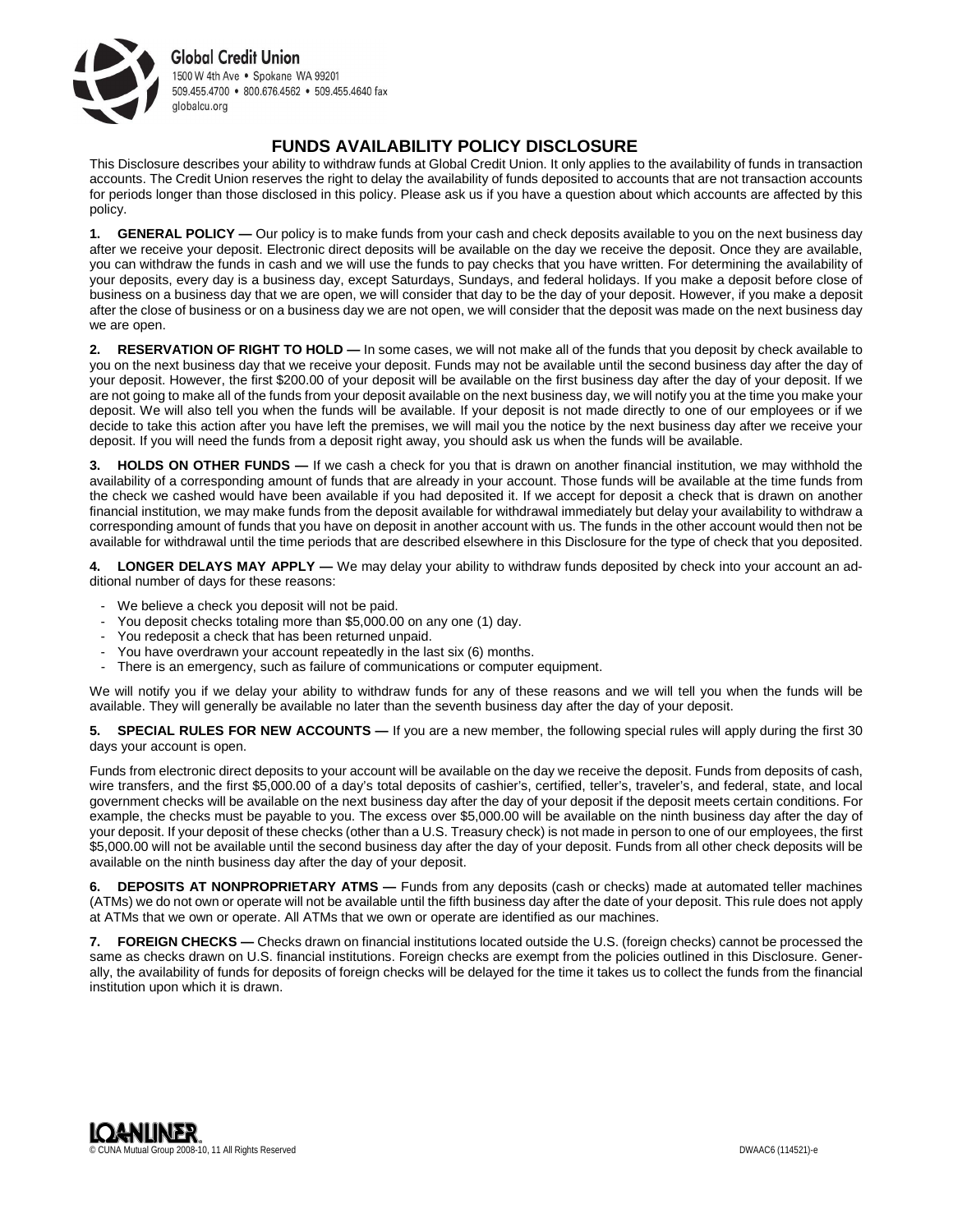

**Pr rivacy y No otice**

> **Revised Fe bruary 2013**

| <b>FACTS</b>                                                                                                                                                                               | What Does Global Credit Union Do with Your Personal Information?                                                                                                                                                                                                                                                         |                                                  |                                |
|--------------------------------------------------------------------------------------------------------------------------------------------------------------------------------------------|--------------------------------------------------------------------------------------------------------------------------------------------------------------------------------------------------------------------------------------------------------------------------------------------------------------------------|--------------------------------------------------|--------------------------------|
| Why?                                                                                                                                                                                       | Financial companies choose how they share your personal information. Federal law gives<br>consumers the right to limit some but not all sharing. Federal law also requires us to tell you<br>how we collect, share and protect your personal information. Please read this notice<br>carefully to understand what we do. |                                                  |                                |
| What?                                                                                                                                                                                      | The types of personal information we collect and share depend on the product or service you<br>have with us. This information can include:<br>Social Security number and income<br>$\bullet$<br>Account balances and payment history<br>$\bullet$<br>Credit history and credit scores                                    |                                                  |                                |
| How?                                                                                                                                                                                       | All financial companies need to share members' personal information to run their everyday<br>business. In the section below, we list the reasons financial companies can share their<br>members' personal information; the reasons Global Credit Union chooses to share; and<br>whether you can limit this sharing.      |                                                  |                                |
| Reasons we can share your personal information                                                                                                                                             |                                                                                                                                                                                                                                                                                                                          | <b>Does Global Credit</b><br><b>Union share?</b> | Can you limit this<br>sharing? |
| For our everyday business purposes - such as to<br>process your transactions, maintain your account(s),<br>respond to court orders and legal investigations or report to<br>credit bureaus |                                                                                                                                                                                                                                                                                                                          | Υ                                                | N                              |
| For our marketing purposes -<br>To offer our products and services to you                                                                                                                  |                                                                                                                                                                                                                                                                                                                          | Y                                                | N                              |
| For joint marketing with other financial companies                                                                                                                                         |                                                                                                                                                                                                                                                                                                                          | Y                                                | N                              |
| For our affiliates' everyday business purposes -<br>information about your transactions and experiences                                                                                    |                                                                                                                                                                                                                                                                                                                          | N                                                | Y                              |
| For our affiliates' everyday business purposes -<br>information about your creditworthiness                                                                                                |                                                                                                                                                                                                                                                                                                                          | N                                                | Y                              |
| For our affiliates to market to you                                                                                                                                                        |                                                                                                                                                                                                                                                                                                                          | N                                                | Y                              |
| For non-affiliates to market to you                                                                                                                                                        |                                                                                                                                                                                                                                                                                                                          | N                                                | Y                              |

**Q Questions?**

Call 509.455.4700 or 800.676.4562 or visit www.globalcu.org.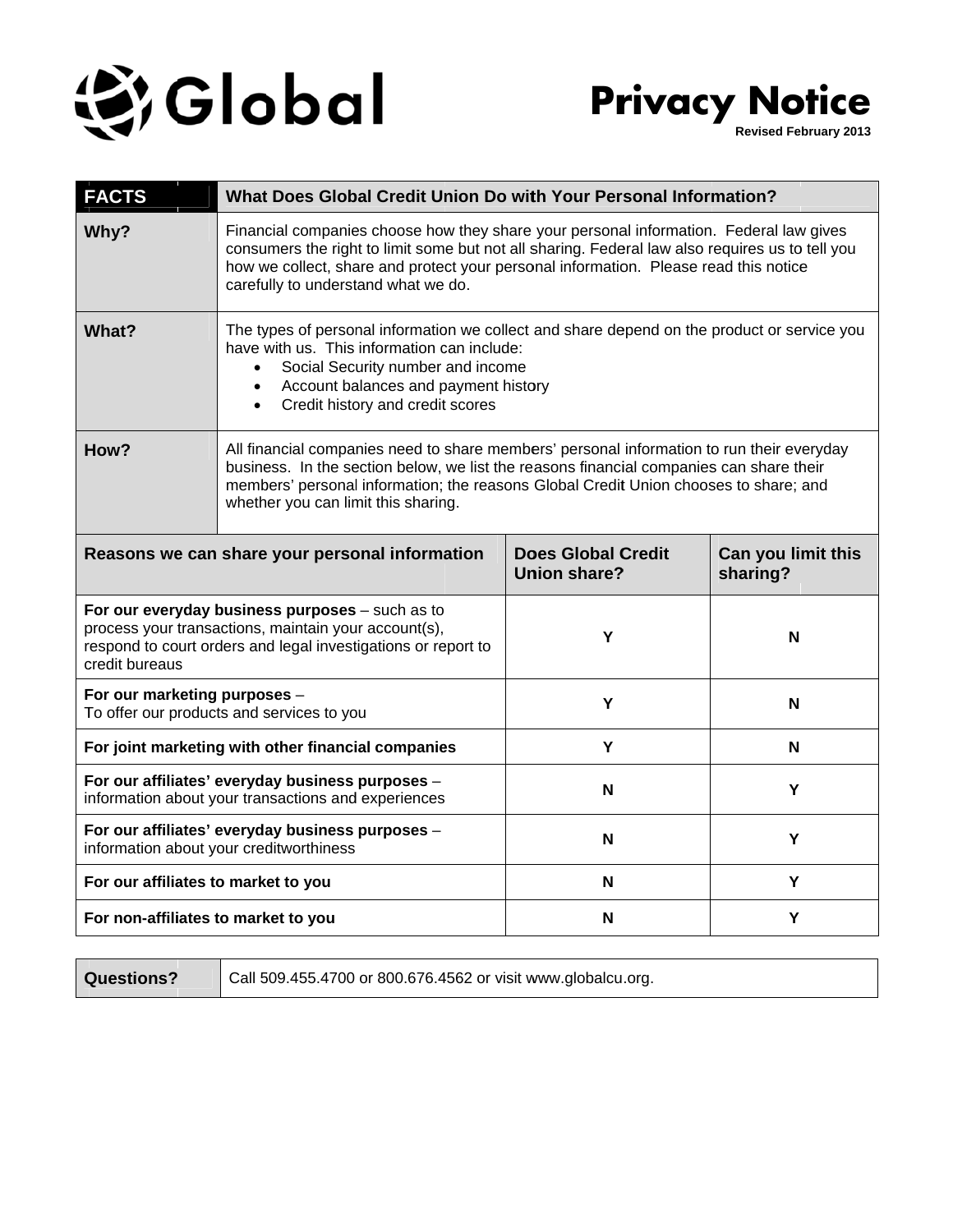| Who we are                                                                               |                                                                                                                                                                                                                                                                                                                                                                                                          |  |
|------------------------------------------------------------------------------------------|----------------------------------------------------------------------------------------------------------------------------------------------------------------------------------------------------------------------------------------------------------------------------------------------------------------------------------------------------------------------------------------------------------|--|
| Who is providing this notice?                                                            | <b>Global Credit Union</b>                                                                                                                                                                                                                                                                                                                                                                               |  |
| What we do                                                                               |                                                                                                                                                                                                                                                                                                                                                                                                          |  |
| <b>How does Global Credit Union</b><br>protect my personal<br>information?               | To protect your personal information from unauthorized access and use,<br>we use security measures that comply with federal law. These measures<br>include:<br>Physical, electronic and procedural safeguards that company<br>$\bullet$<br>with federal regulations<br>Restricting access to those employees who need to know that<br>$\bullet$<br>information to provide you with products and services |  |
| <b>How does Global Credit Union</b><br>collect my personal<br>information?               | We collect your personal information, for example, when you:<br>Open an account or additional products<br>$\bullet$<br>Apply for a loan<br>$\bullet$<br>Use your credit or debit card<br>$\bullet$<br>We also collect your personal information from other companies<br>$\bullet$                                                                                                                        |  |
| Why can't I limit all sharing?                                                           | Federal law gives you the right to limit only:<br>Sharing for affiliates' everyday business purposes - information<br>$\bullet$<br>about your credit worthiness<br>Affiliates from using your information to market to you<br>$\bullet$<br>Sharing for non-affiliates to market to you<br>$\bullet$<br>State laws and individual companies may give you additional rights to<br>limit sharing.           |  |
| What happens when I limit<br>sharing for an account I hold<br>jointly with someone else? | Your choice will apply to everyone on your account.                                                                                                                                                                                                                                                                                                                                                      |  |
| <b>Definitions</b>                                                                       |                                                                                                                                                                                                                                                                                                                                                                                                          |  |
| <b>Affiliates</b>                                                                        | Companies related by common ownership or control. They can be<br>financial and non-financial companies.                                                                                                                                                                                                                                                                                                  |  |
| Non-affiliates                                                                           | Companies not related by common ownership or control. They can be<br>financial and non-financial companies such as:<br>Consumer reporting agencies<br>$\bullet$<br>Data processors,<br>Check/share draft printers<br>$\bullet$<br>Financial statement printers<br>Plastic card processors<br>Mail houses                                                                                                 |  |
| Joint marketing                                                                          | A formal agreement between non-affiliated financial companies that<br>together market financial products or services to you such as:<br>Insurance companies                                                                                                                                                                                                                                              |  |